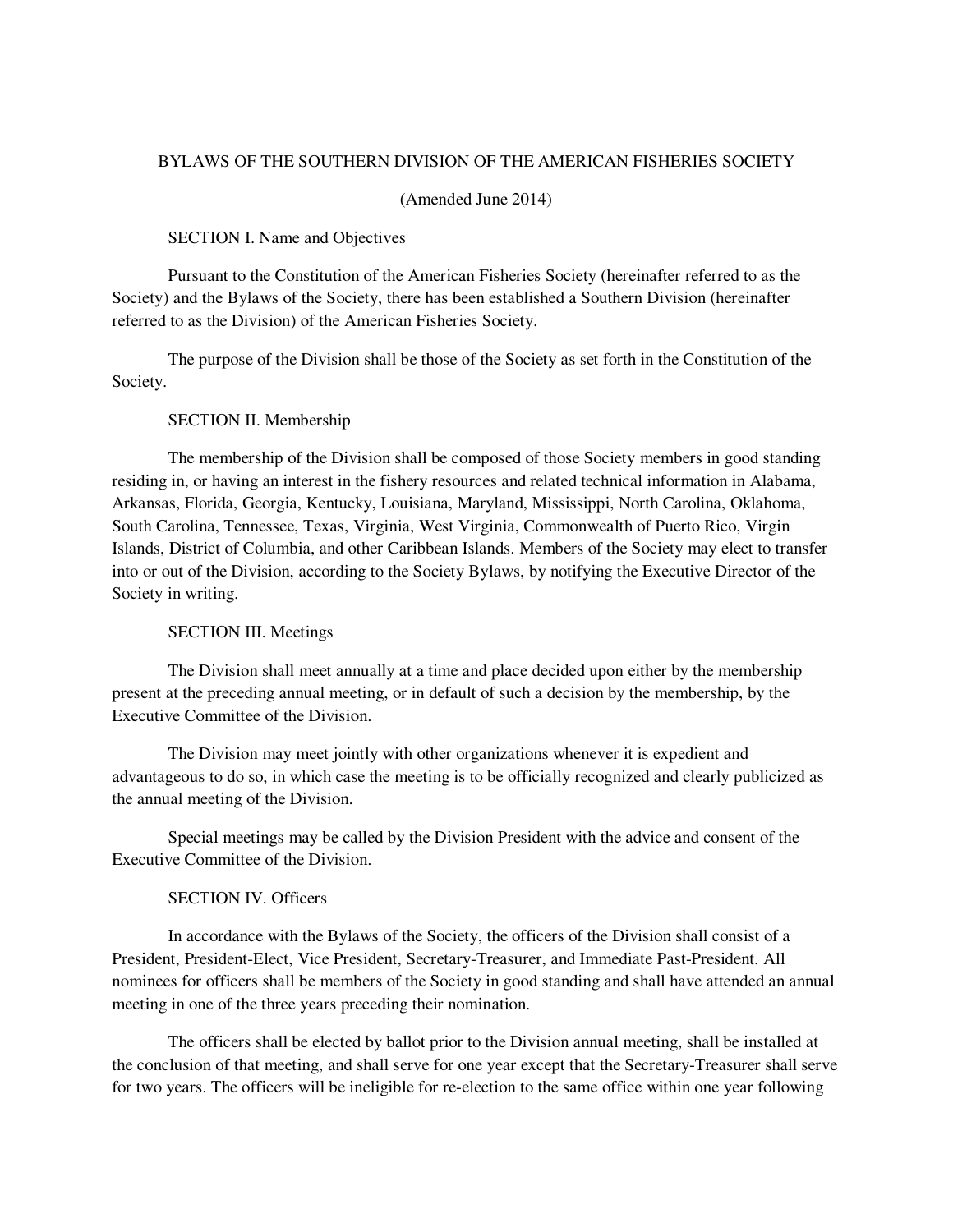the expiration of their terms. In case of a vacated position, the Executive Committee of the Division shall appoint a qualified replacement to fill an unexpired term.

In the event of a cancellation of the annual meeting, the officers and the members of any committee that have been appointed shall continue to serve until the next regularly scheduled meeting.

No elected officer or appointed committee member of the Division shall receive any salary or other compensation from the Society or Division for services rendered. Clerical and other necessary expenses may be defrayed from funds available to the Division when such disbursements have been authorized at an annual meeting or by the Executive Committee in the interim between meetings.

## SECTION V. Duties of Officers

(a.) President. The President of the Division shall preside at all Division business meetings, serve as Chair of the Division Executive Committee, and represent the Division on the Governing Board of the Society (one of two representatives). The President shall appoint chairs of all Division Committees, and the Division representative to the Southeastern Association of Fish and Wildlife Agencies. The President shall submit a report of the Division activities at the Society's two Governing Board meetings. If unable to attend a Society Governing Board Meeting, the President may designate the Vice President, Secretary-Treasurer, or Immediate Past-President as an alternate by written notice to the Society's Executive Director prior to the meeting. The President proceeds to the office of Immediate Past-President at the end of the term.

(b.) President-Elect. The President-Elect shall assume the duties of the President if the President is absent or unable to act, represent the Division on the Governing Board of the Society (one of two representatives), and conduct other duties assigned by the President. If unable to attend a meeting of the Society Governing Board, the President-Elect may designate the Vice President, Secretary-Treasurer, or Immediate Past-President as an alternate by written notice to the Society's Executive Director prior to the meeting. The President-Elect proceeds to the office of President at the end of the term.

(c.) Vice President. The Vice President shall assume the duties of the President-Elect if the latter is absent or unable to act, shall chair a subcommittee of the Division's Executive Committee for the purpose of overseeing the technical committees, and conduct other duties assigned by the President. The Vice President proceeds to the office of President-Elect at the end of the term.

(d.) Secretary-Treasurer. The Secretary-Treasurer shall keep the official records and archives of the Division, conduct its correspondence, collect and be custodian of any fees or assessments collected under the authority of these Bylaws plus any funds allotted to the Division by the Society, and disburse funds authorized by the Division membership or its Executive Committee. A financial report shall be submitted at the annual Division meeting. Duties requested by the Executive Director of the Society shall be performed and the minutes of the annual meeting shall be submitted to the Executive Director within 30 days following the meeting.

(e.) Immediate Past-President. The Immediate Past-President shall chair the Nominating Committee.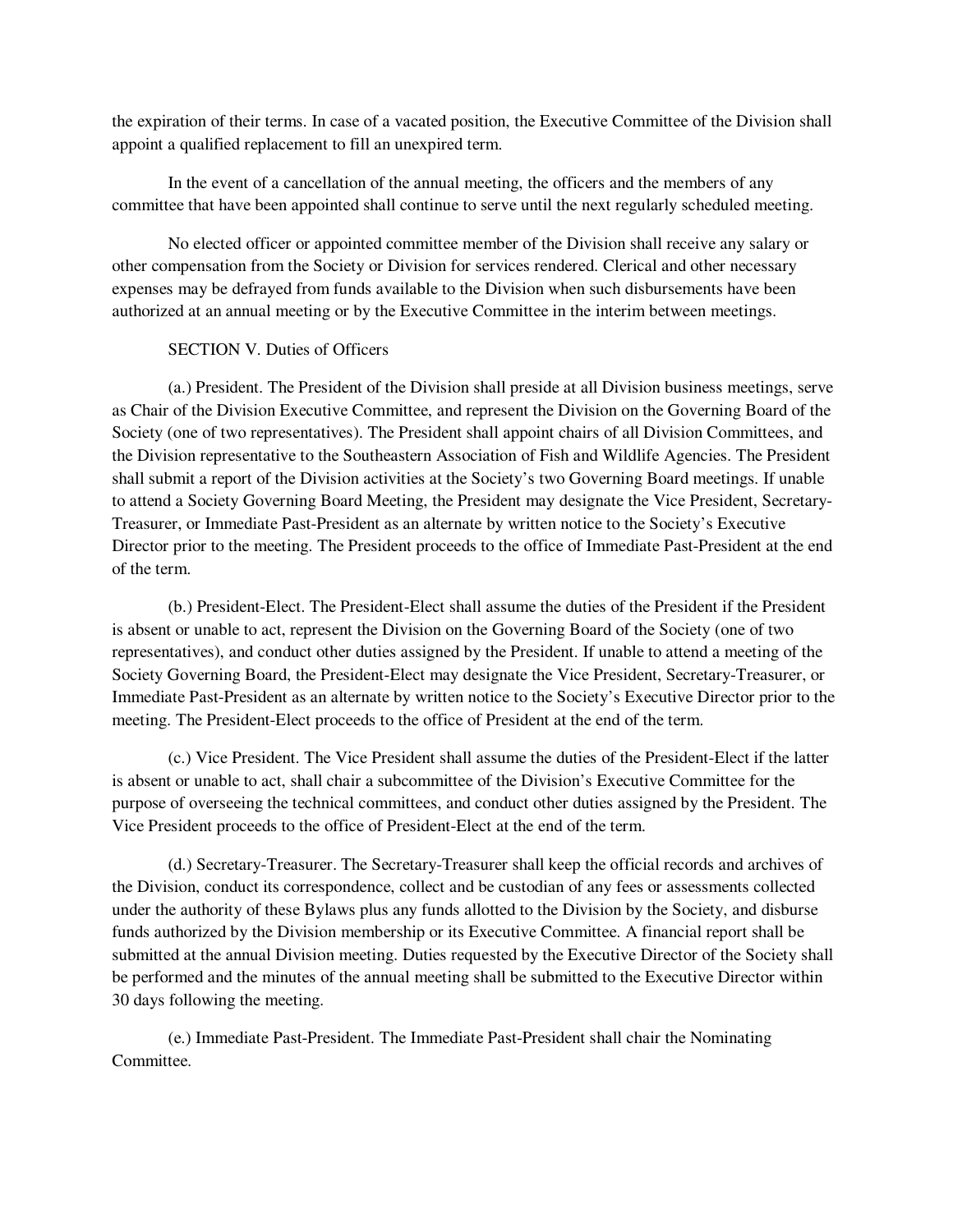## SECTION VI. Executive Committee

The Executive Committee of the Division shall consist of the five duly elected officers, a student representative elected by students, and the President of each chapter within the Division. It is authorized to act for the Division between meetings and to perform other appropriate functions. A quorum for the Executive Committee shall consist of five members, two of whom shall be officers. Telecommunications may substitute for meetings for conduct of business. If unable to participate in a function of the Executive Committee, a chapter president may select an alternate to represent the chapter with full voting privileges, providing the substitution is presented in writing to the Secretary-Treasurer prior to convening the Executive Committee meeting.

### SECTION VII. Division Committees

The President of the Division is authorized to appoint from members of the Division in good standing such committees as may be necessary for the conduct of the business of the Division. These committees shall include:

(a.) Audit Committee of three (3) which shall audit the accounts of the Secretary-Treasurer and report to the Division at the annual meeting.

(b.) Awards Committee of four (4) shall review and recommend to the President candidates who, by their noteworthy and longstanding contributions to fisheries, aquatic sciences, and the Division, shall be considered worthy of the Division's recognition for Outstanding Achievement, candidates who, by their outstanding contributions of time and energy for special projects or activities in the service of the Division, shall be considered worthy of the Division's recognition for Distinguished Service, candidates who, by their communication of noteworthy contributions to fisheries and aquatic science research and management shall be recognized by the John F. Dequine Award for the best paper, and Division chapters and student sub-units who, through service to their members, communities and the profession shall be recognized as the Outstanding Chapter and Outstanding Student-Subunit, respectively, at the annual meeting.

(c.) Ballot Committee of three (3), not to include Division officers and members of the Nominating Committee, which shall receive and tally ballots for Division officers and report at the next annual meeting.

(d.) Nominating Committee of five (5), including the Division Immediate Past-president, shall recommend a slate of candidates for specific offices of the Division, including a Division representative to serve on the Society Nominating Committee.

(e.) Resolutions Committee of five (5) which shall draft and recommend to the Division for consideration at its annual meeting such resolutions considered prudent and necessary in the furtherance of the purposes and objectives of the Division. The chair will also serve on the Resolutions Committee of the Society. The retiring chair shall be responsible for ensuring appropriate and prompt distribution of resolutions following their adoption by the Division.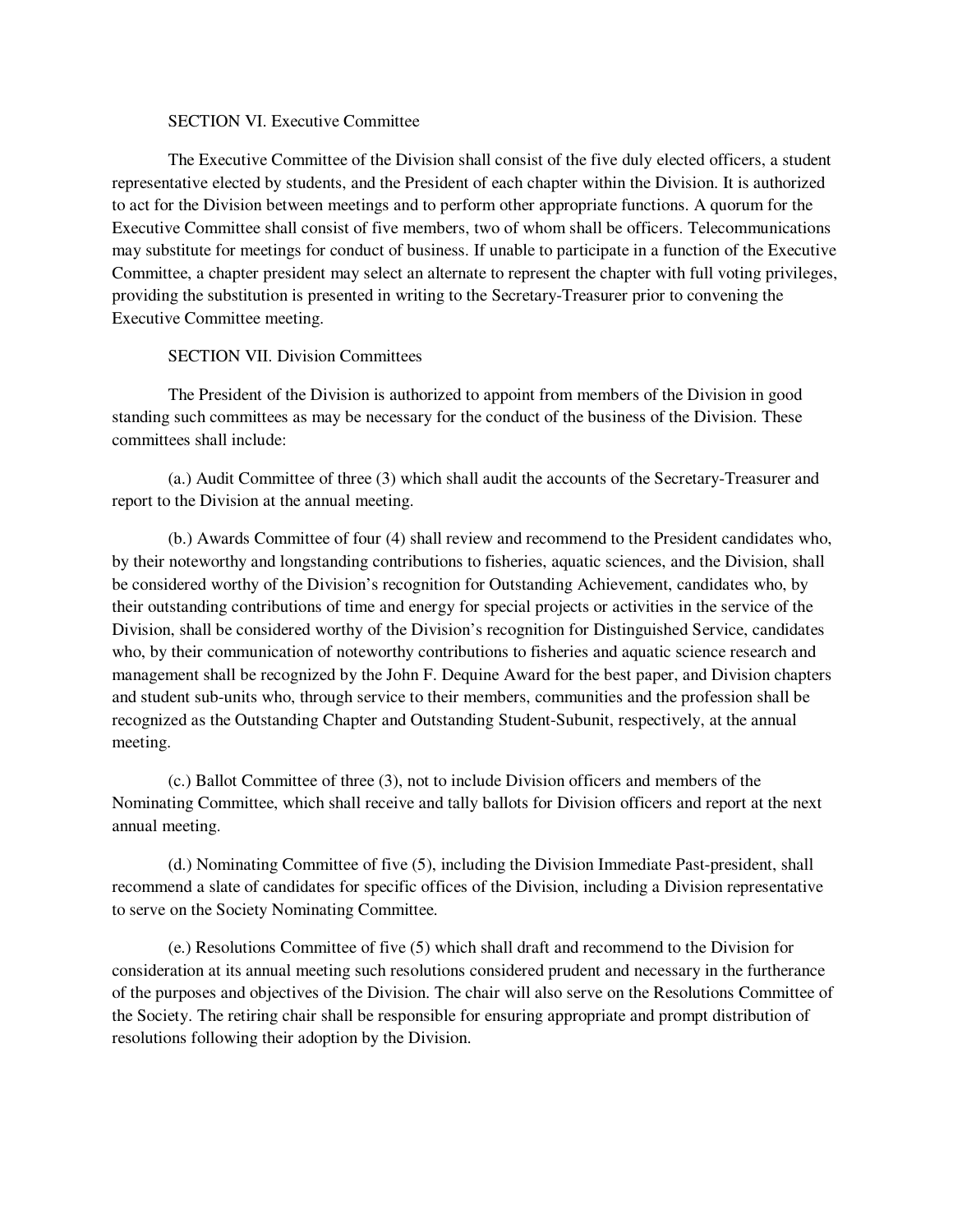(f.) Student Affairs Committee composed of individuals expressing an interest and willingness to promote student involvement in all activities of the Division and identify concerns of students related to Society structure, function, and activities.

(g.) Technical Committees of the Division shall provide a forum for the resolution of important professional issues within the Division. Each committee will elect a Chair, subject to approval by the Division President.

(h.) Such Special Committees as are deemed necessary to carry out the work of the Division.

The Division committees shall not duplicate or conflict with the functions of the Standing Committees of the Society, although they may submit recommendations to such Standing Committees. The term of office for members of the divisional committees shall end upon the discharge of their appointed duties or at the next annual meeting of the Division, whichever comes first.

## SECTION VIII. Voting and Quorum

Decisions at a meeting of the Division shall be in accordance with the Constitution of the Society. A quorum at the annual meeting of the membership for the transaction of official business of the Division shall be fifty (50) members in good standing. Business and voting may be conducted via mail or electronic media if approved by the Executive Committee. Unless otherwise specified in these Bylaws or the Constitution of the Society, business shall be conducted according to the latest edition of *Robert's Rules of Order*. Decisions at meetings are by simple majority of Active Members voting, except 2/3 majorities are required in special cases such as amending the Bylaws and suspending a Rule. Other less frequently used voting requirements are described in *Robert's Rules of Order*.

## SECTION IX. Dues and Fees

The Executive Committee of the Division may levy special assessments, such as registration fees for attendance at annual meetings. Collection shall be made by the Secretary-Treasurer or an appointed representative.

### SECTION X. Bylaws, Rules and Procedures

The Bylaws are the defining document for the Unit and take precedence over all other rules and procedures of the Unit. The Bylaws cannot be suspended and cannot be changed without prior notice to members. The Bylaws of the Division may be amended at the annual meeting by approval of 2/3 of the members present and voting, but all amendments must be reviewed by the Division's Executive Committee and provided to the membership at least 30 days prior for consideration by the membership. In accordance with the Society Constitution, an adopted amendment shall be reviewed by the Society's Constitutional Consultant for conformity with the Constitution, Rules and Procedures of the Society. The Constitutional Consultant presents the adopted amendment to the Society Governing Board for approval. Any change shall take effect when written notice of approval has been received from the Society's Executive Director.

Rules are the next highest level of documentation of Unit operations. They are generally established to facilitate the conduct of Unit business, and to describe duties and responsibilities of officers